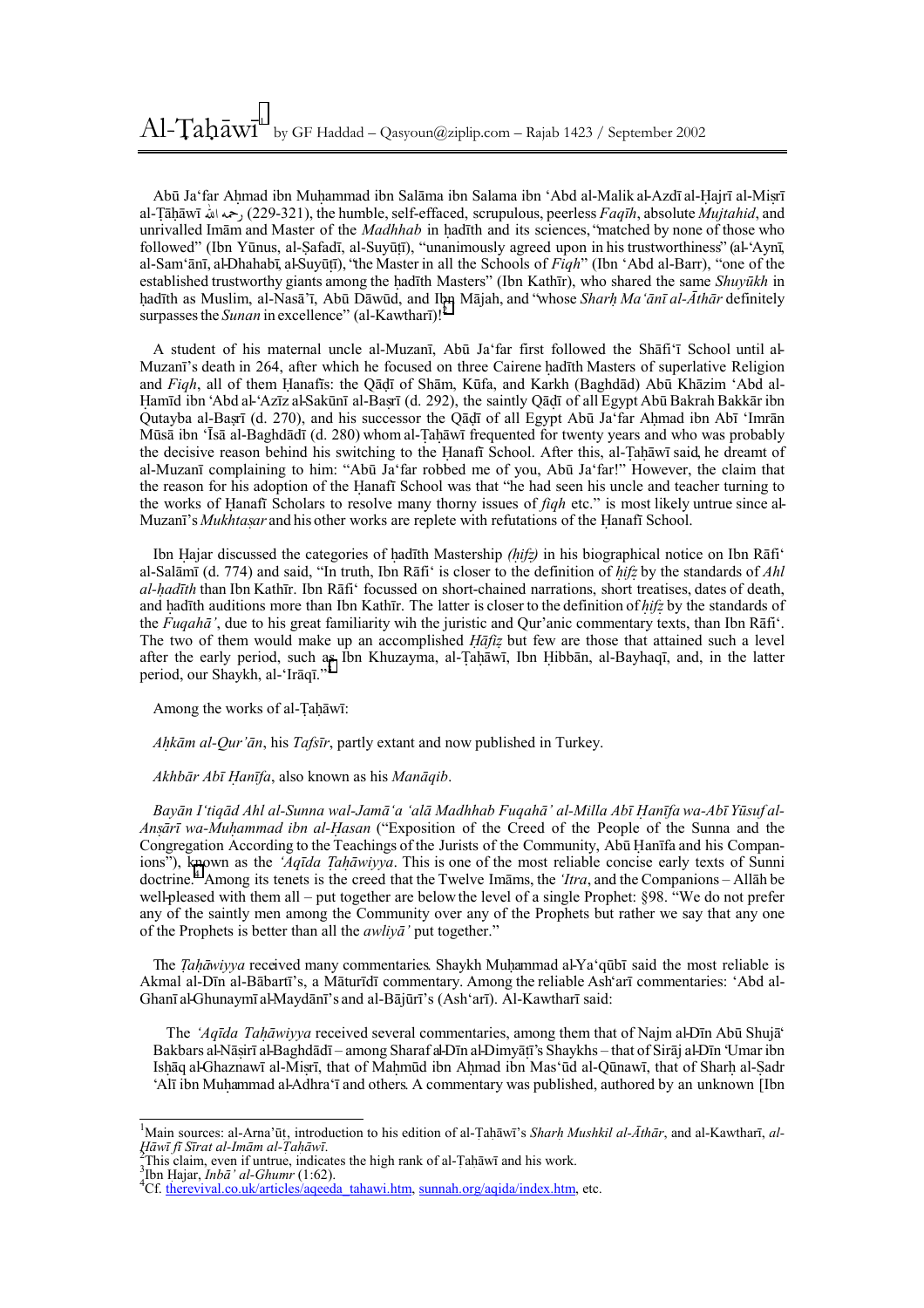Abī al-'Izz] spuriously affiliated with the Hanafī school, but whose handiwork proclaims his ignorance of this discipline and the fact that he is an anthropomorphist who has lost his compass.<sup>5</sup>

*Ikhtilāf al-Fuqahāí*, an unfinished masterpiece of *fiqh* erudition unfortunately lost, but its abridgment by Abū Bakr al-Rāzī al-Jassās (d. 370) is preserved in full and was published recently in Damascus.

*Mukhtasar al-Tahāwī* in Hanafī *Fiqh*, praised by the *Muhaddith* 'Abd al-'Azīz al-Dihlawī in *Bustān al-MuhaddithIn* as a proof of al-Tah awī's status of *Mujtahid mutlaa* and his free range of positions, some conforming to the *Madhhab*, some given precedence over those of the *Madhhab*. This work received many commentaries, the most important one being Abū Bakr al-Rāzī al-Jassās's commentary.

## *Al-Nakhl*, a book on datepalm-trees

*Naqd Kitāb al-Mudallisīn*, a critique and refutation of al-Karābīsīís work in which the latter unwisely gave arguments to the enemies of hadīth. This work is lost.

*Sharh. Maëānī al-Āthār*, his earliest work, in which he focussed to a large extent on the jurisprudence of the Hanafī Imāms in his discussion of all the issues he brought up. This work is a didactic manual of tremendous use for students of jurisprudence and differences. It served as the foundation for the *Mushkil* where he focussed on hadīth and gave greater leeway to his *Ijtihād*. Among the commentaries the *Ma*<sup>*c*</sup> $\bar{a}$ *n*<sup> $\bar{a}$ </sup> received: the *Hāfiz*  $\hat{c}$  Abd al-Qādir al-Qurashī's [Ibn al-Turkmānī's student] *al-Hāwī*  $\hat{f}$ *I Takhrīj* Ahādīth al- Tāhāwī and al-Badr al-'Aynī's three commentaries: Nakhb al-Afkār fī Sharh Ma'ānī al-Āthār, Mabānī al-Akhbār fī Sharh Ma 'ānī al-Āthār, and Naghm al-Akhyār fī Rijāl Ma 'ānī al-Āthār.

*Sharh. Mushkil al-Āthār*, a large, late work, his *magnum opus*, published in sixteen volumes by Shaykh Shu'ayb al-Arna'ūt who describes the Imām's method as gathering two authentic but apparently contradictory hadīths in each chapter – without specific topical order or organization – and discussing the various ways in which the purported contradiction is resolved according to the principles of lexical usage, *tafsīr*, jurisprudence and *qiyās*, with special consideration for the principles in use in the Hanafī *Madhhab*, and – almost overcoming all other aspects – hadīth science. If the two hadīths are not of comparable strength then the stronger one is put forward and the weaker one superseded. The full title of this work is Bayan Mushkil Ahādīth Rasūlillāhi & wa-Istikhrāji mā fīhi min al-Ahkāmi wa-Nafī al-*Tadāddi* 'anhā ("Exposition of the Problematic Hadīths of the Messenger of Allāh  $\frac{1}{2}$ , Extraction of the Rulings Contained Therein, and Refutation of the Notion that They Show Contradictionî). The original inspiration for this genre in Islām was pioneered by Imām al-Shāfiëī in his much smaller *Ikhtilāf al-Hadīth*, followed by others such as Ibn Qutayba's masterful but concise *Ta'wīl Mukhtalif al-Hadīth* ("The Explanation of Conflicting Narrations"), Ibn Mahdī al-Tabarī's *Ta'wīl al-Ahādīth al-Mushkalāt al-Wāridāt fīl-S. ifāt*, and Ibn Fūrakís *Mushkil al-H. adīth*. These should not be confused with the works dealing exclusively with lexical difficulties such as Ibn Sallām's *Gharīb al-Hadīth*, Thābit ibn Qāsim al-Andalusī al-Saraqastī al-Sharītī's (d. 314) *al-Dalā'il fī Gharīb al-Hadīth*, Ibrāhīm al-Harbī's *Gharīb al-*Hadīth, al-Khattābī's Gharīb al-Hadīth, Ibn al-Athīr's al-Nihāya fi Gharīb al-Hadīth wal-Athar, Ibn al-Jawzīís *Gharīb al-H. adīth*, and al-Zamakhsharīís *al-Fāíiq*. Al-T.ah.āwī narrates in the *Mushkil* the famous hadīth in which the Prophet  $\frac{1}{20}$  rested or received revelation with his head in 'Alī's lap until sunset, after which – since 'Alī had not prayed 'Asr – the Prophet  $\frac{1}{2}$  raised his hand and supplicated until the sun moved back up from the West.<sup>6</sup> Al-Tah $\bar{a}$ wī mentioned that the hadīth Master Ahmad ibn Sālih (d. 248) considered it a duty for every *'Alim* to memorize this hadīth as it provides one of the proofs of Prophethood. Yet Ibn Taymiyya summarily dismissed al-Tahawi's expertise in hadīth because of this narration, which he declared forged in his *Minhāj al-Sunna al-Nabawiyya* as did Ibn al-Jawzī before him. Al-Qādī 'Iyād considered it authentic and Ibn Hajar rejected the claim of forgery, authenticating a similar hadīth from Jābir: "The Prophet  $\otimes$  commanded the sun which lagged back for an hour during

s<br>5 Al-Kawtharī, *al-Hāwī fī Sīrat al-Imām al-Taḥāwī* (p. 38-39). Muḥammad ibn ʿAlaʾ al-Dīn ʿAlī ibn Muḥammad ibn Muhammad ibn Abī al-'Izz, Sadr al-Dīn al-Dīmashqī al-Sālihī (d. 792) is unknown in the Hanafī biographical sources but is mentioned in other sources due to the affair that led to his eleven-month imprisonment from 784 to 785. Ibn ëImād al-H. anbalī (d. 1089) devoted 5 linesto him in histen-volume *Shadharāt al-Dhahab* (6:326) in which he mentions that Ibn Abī al-'Izz was the Hanafī judge for Damascus, then for Cairo for one month, after which he excused himself and came back to Damascus. There, he was imprisoned for a certain matter and remained incarcerated until a new governor came and gave him amnesty. The story is told by Ibn Hajar in the chapter for the year

<sup>784</sup> in his *Inbā' al-Ghumr* (1:258-260).<br>"Narrated from Asmā' bint 'Umays by al-Tabarānī in *al-Kabīr* (24:144-151 #382, 390-391 cf. Ibn Abī 'Āṣim, *al-Sunna* 2:598 #1323) and al-T. ah. āwī in *Sharh. Mushkil al-Āthār* (3:92-95 #1067-1068) through two ëAlawī chains cf. al-Haythamī (8:297), al-Husayn by al-Dūlābī in *al-Dhurriyyat al-Tāhira* (p. 91 #164), and 'Alī; deemed *sahīh* by al-Suyūtī after al-Qādī 'Iyād in *al-Shifā'* (p. 347-348 #684) cf. *Fayd al-Qadīr* (#7889), Ibn al-Hadhdhāʾ al-Haskānī (d. >470), Ibn Burhān al-Dīn al-Halabī, and others while Ibn al-Jawzī, Ibn Taymiyya, al-Mizzī, al-Dhahabī in the Mizan and Tartib al-Mawdu at, and al-Qari in al-Masnu' declared it forged cf. Ibn Kathir, Bidaya (5:80-90), al-Nabhānī, *H. ujjat Allāh* (p. 398).